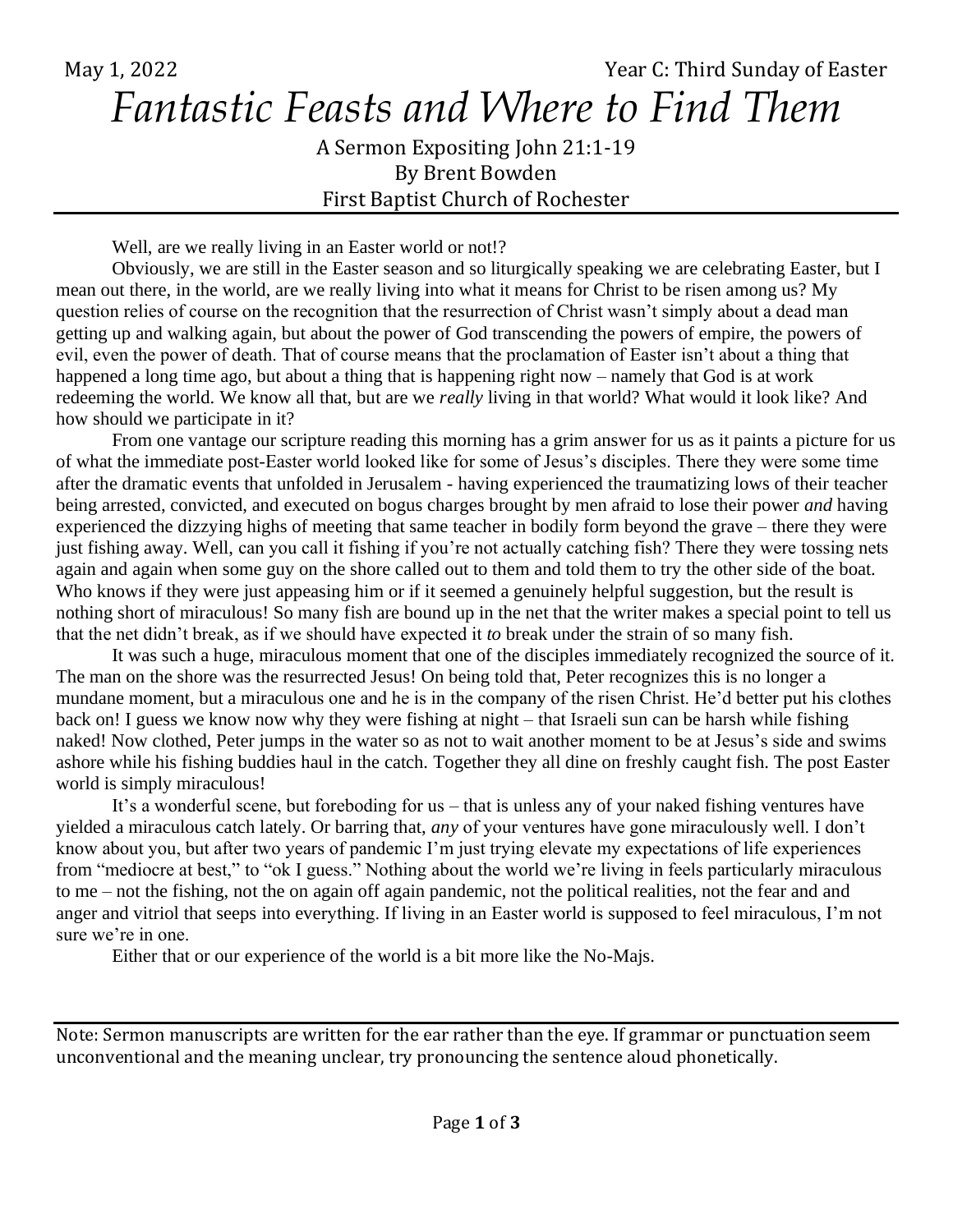You know of the No-Majs, don't you? From JK Rowling's *Fantastic Beasts and Where to Find Them*? It is a story, not unlike our gospel reading this morning, about two worlds clashing. Except where our gospel story is about the post-Easter world breaking in to the mundane pre-Easter world, *Fantastic Beasts* is about the magical world of wizards breaking into the world of the No-Majs, that is folks who possess no magical powers, non wizards. Newt Scamander is a wizard with an affinity for magical creatures who is stopping over in New York City at the end of a worldwide trip to study and document these so called "Fantastic Beasts." The central theme at play in the story is the way that humanity lets difference create suspicion and suspicion create animosity and animosity create oppression and violence. Wizards, in the story, are not allowed to use their powers for fear of being found out as wizards and therefore subject to punishment by the fearful No-Maj government. The tension between the two worlds is given a real-world feel by incorporating images, symbols, and characters that draw a striking resemblance to oppressive, authoritarian regimes of history. Those thinly veiled allusions to oppression past are also thinly veiled allusions to oppression present.

This central theme of hate vs love, fear vs connection, oppression vs inclusion plays out in the midst of several creatures escaping a magical suitcase Newt was carrying and a furious effort to recapture them before they are discovered, do irreparable damage to the city or harm to its inhabitants, or simply generate further suspicion and animosity toward the wizarding world. The recapture of the creatures involves the use of magical musk, epic chases through the city, elaborate mating dances, demolishing the store room of a department store, breaking into jewelry stores…and other doubtlessly eye-catching events. Here's the amazing part. The capture of these creatures, which also serves to restore security for the oppressed wizarding world and reestablish peace in the city, take place throughout crowded New York City in truly epic moments and yet the No-Majs are none the wiser. Thanks in some cases to magic that allows activities to go unnoticed and in other cases magic that *obliviates* or erases select memories, the No-Majs are completely *oblivious* to the restorative work happening around them.

In fact, one of the No-Majs, Jakob Kowalski, is along for the entire ride, shocked at every turn by what he's witnessing as the creatures are gathered up. He even ends up *helping* capture some of the creatures unwittingly simply because he has a kind and willing disposition. It is an absolutely fanciful story and if you haven't read it or seen it, I recommend it, it's great fun! It also provides an unsuspecting point of interpretation for our gospel story today. What if the experience of the No-Majs in *Fantastic Beasts* is the same as our experience of the post-Easter world? What if all the drama and epic action and *miraculous-ness* of resurrection is taking place outside of our notice, but taking place all the same. What if our role in the story of resurrection isn't that of Newt, scurrying around the city and magically arresting fantastic beasts, but rather that of Jacob, vaguely aware that something redemptive is happening, willing to help, but not needing to (or be capable of) controlling it all.

In another way of looking at it, our gospel story kind of points to that. Yes, the miraculous is present in the story, but notice one critical detail. The epic part of the Easter story in John's gospel is over before this story begins. Jesus has already been condemned and died in Jerusalem, he's already risen from the tomb, he's already appeared to all the disciples, already made a believer of Thomas, and the gospel writer has even wrapped the whole gospel up with what feels like a closing statement, "[All] these signs are written so that you may come to believe…and that through believing you may have life in his name." That's it, the gospel has ended with a summary after the dramatic events in Jerusalem. Except then there's one more story after that.

Our gospel story for this morning is the bonus scene at the end of the movie only it isn't in Jerusalem. The disciples have returned to the sea of Galilee. They've gone home and resumed doing what they do – naked fishing. If we read the gospel in full, our eye isn't drawn to the epic and the miraculous in this story. We've gotten used to that back in Jerusalem. If we read straight through our eye is caught by the mundane – they're fishing! In Galilee! Yes, something miraculous happens, yes, the resurrected Christ makes another appearance, but the focal point is that the miraculous is unfolding amid the mundane.

What if that's the way the post-Easter world is unfolding? In the realms unseen there is big, dramatic, redemptive, world re-ordering stuff happening. The skies are breaking open, injustice is being defeated, love is